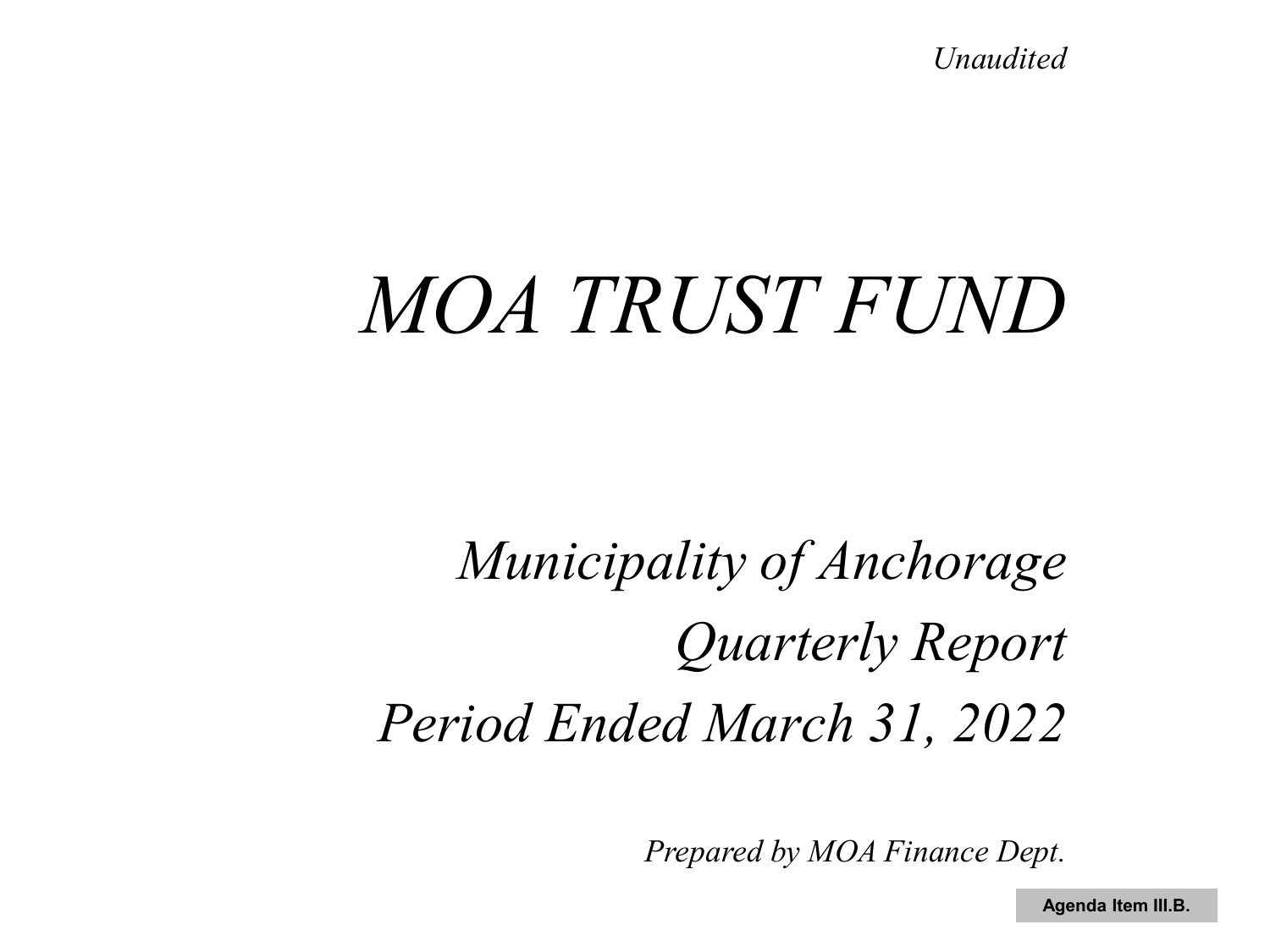# MOA Trust Fund (730) Ending Value by Portfolio Class



Market Value \$128,580,785 Domestic Equity 141,414,412 Fixed Income 86,375,845 Int'l Equity 61,261,429 Real Estate 689,287 Other\$418,321,757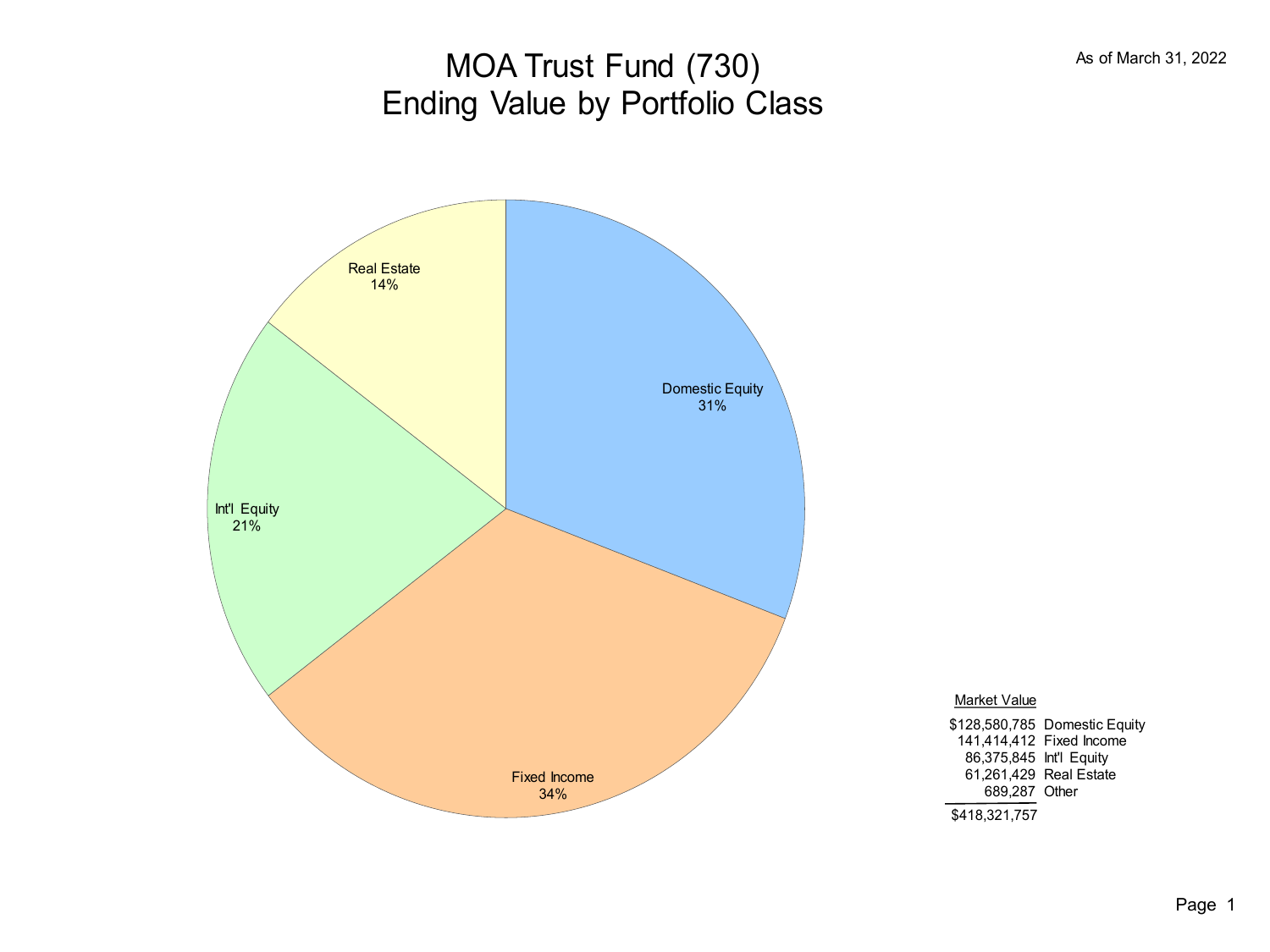# MOA Trust Fund (730) Equity Portfolio Diversification



Market Value

\$112,140,343 S&P 500 Inst. Index 86,375,845 Int'l Equity (Growth & Value) 8,305,133 Mid Cap Index 8,135,310 Small Cap Fund

\$214,956,630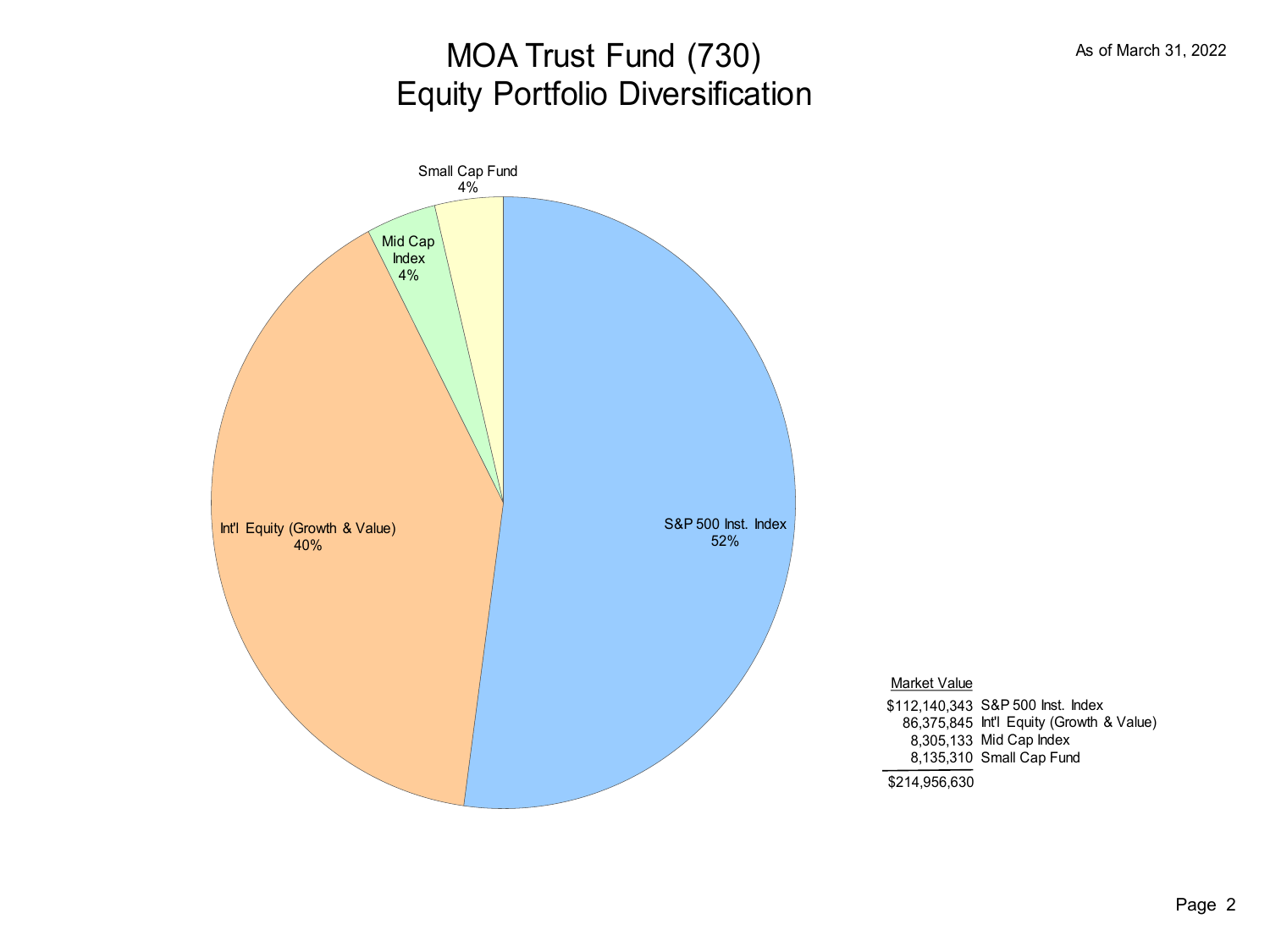### MOA Trust Fund (730) Fixed Income Portfolio Diversification



\$34,682,319 Treasuries/TIPS/Agencies 28,916,150 Public Credit 20,954,768 Private Credit 20,111,849 EMD 12,712,573 Mortgage-Related\* 10,016,856 Other\*\* 6,893,576 Bank Loans 5,228,920 Mortgages Market Value \$141,151,673 Subtotal 262,739 Accruals

\$141,414,412 Grand Total

*\* Includes CMO, CMBS, HYCMBS*

*\*\* Includes Sovereigns, High Yield, Other EMD, Cash/Cash Instruments & Money Market Cash*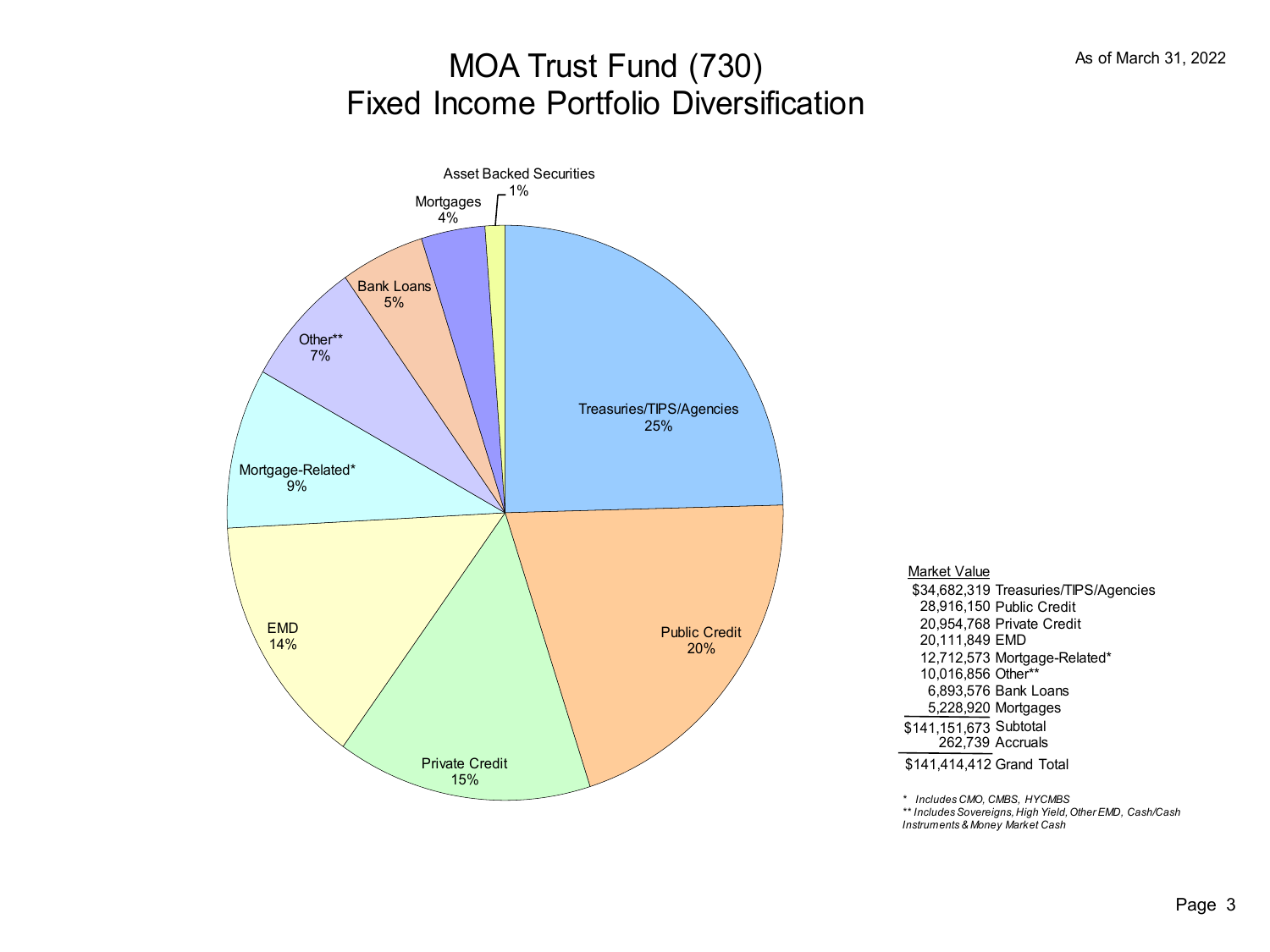#### MOA Trust Fund (730) Real Estate Market Value by Property Type



| Market Value                                                                                                               |                                                                                                                |
|----------------------------------------------------------------------------------------------------------------------------|----------------------------------------------------------------------------------------------------------------|
| \$16.093.481<br>3.690.570<br>5.125.792<br>5.292.424<br>6.150.951<br>2.718.429<br>6.920.741<br>3,708,275 Hotel<br>9.716.083 | Residential<br>Student Housing<br>Senior Housing<br>Office<br>Medical Office<br>Retail<br>Industrial<br>Other* |
| \$59,416,747 Subtotal<br>1.329.562 Cash<br>\$61.261.429 Grand Total                                                        | 515,120 Accruals                                                                                               |

\*Includes Life Sciences and Self Storage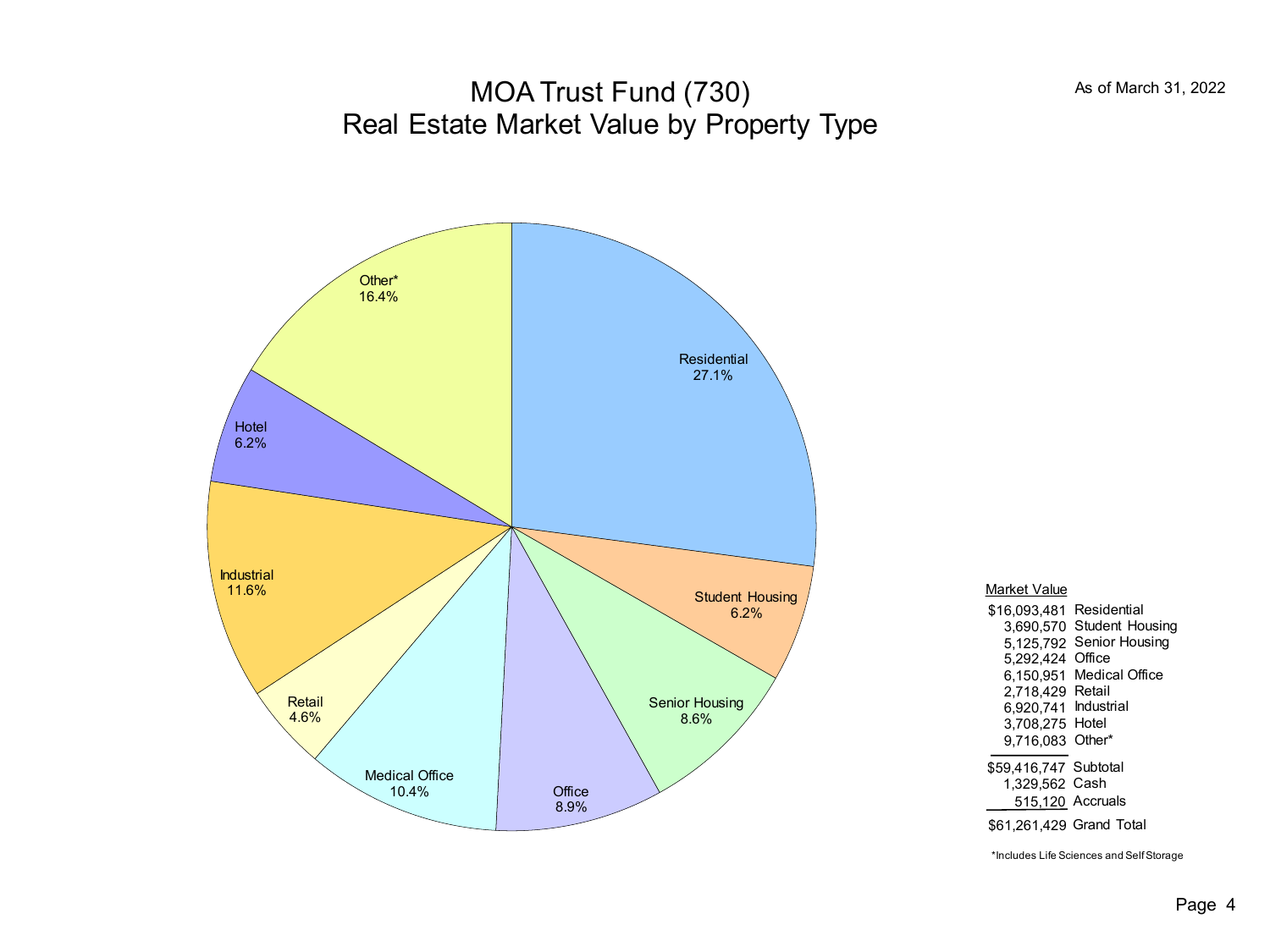#### MOA Trust Fund (730) Real Estate Market Value by Region



| Market Value             |                  |
|--------------------------|------------------|
| \$21.781.471             | West             |
| 15,300,457               | Fast             |
| 16,448,348               | South            |
| 5.886,471                | Midwest          |
| \$59.416.747 Subtotal    |                  |
| 1.329.562 Cash           |                  |
|                          | 515,120 Accruals |
| \$61.261.429 Grand Total |                  |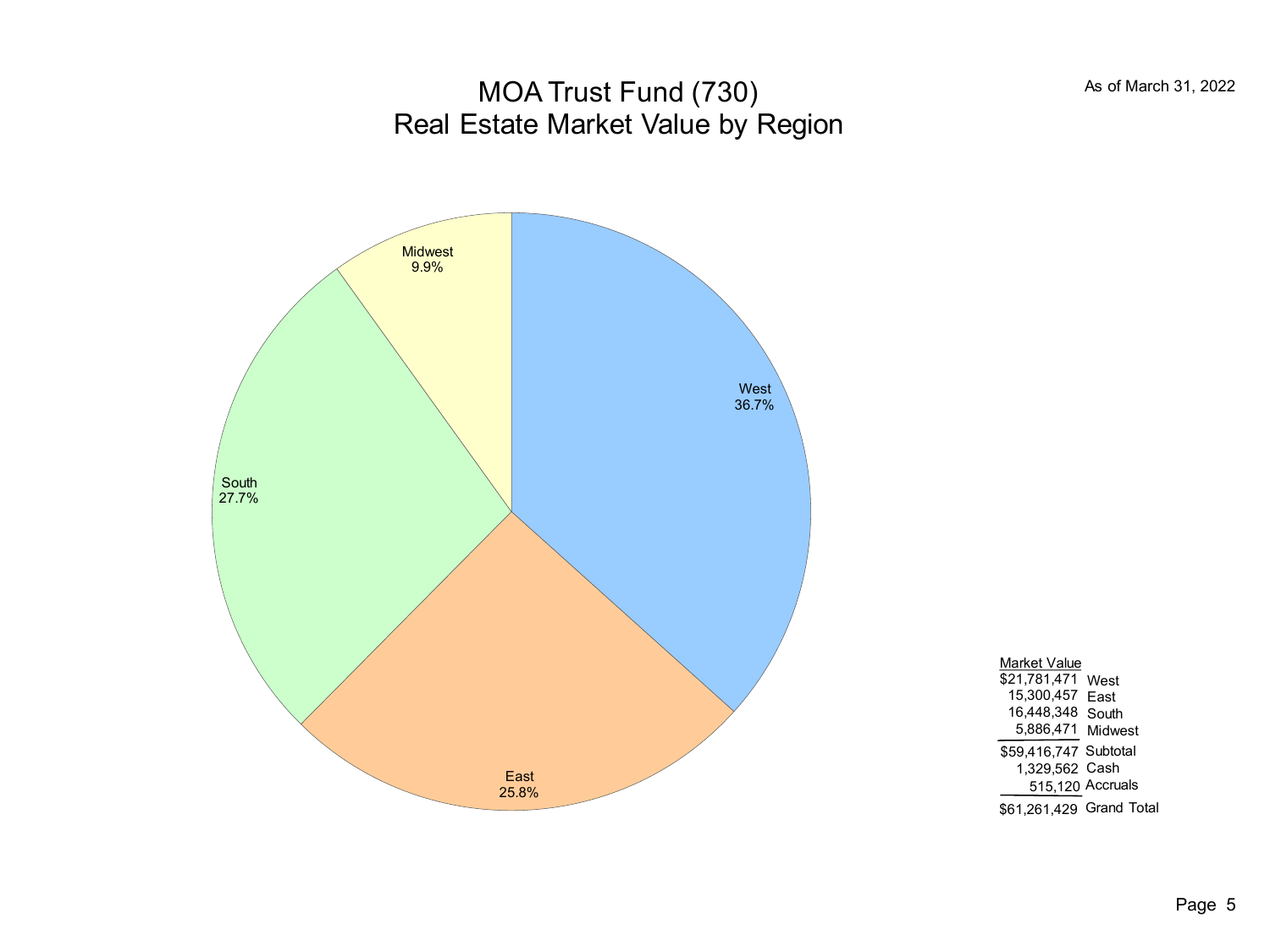#### MOA Trust Fund (730) Annual and Current YTD Returns



2001 2002 2003 2004 2005 2006 2007 2008 2009 2010 2011 2012 2013 2014 2015 2016 2017 2018 2019 2020 2021 2022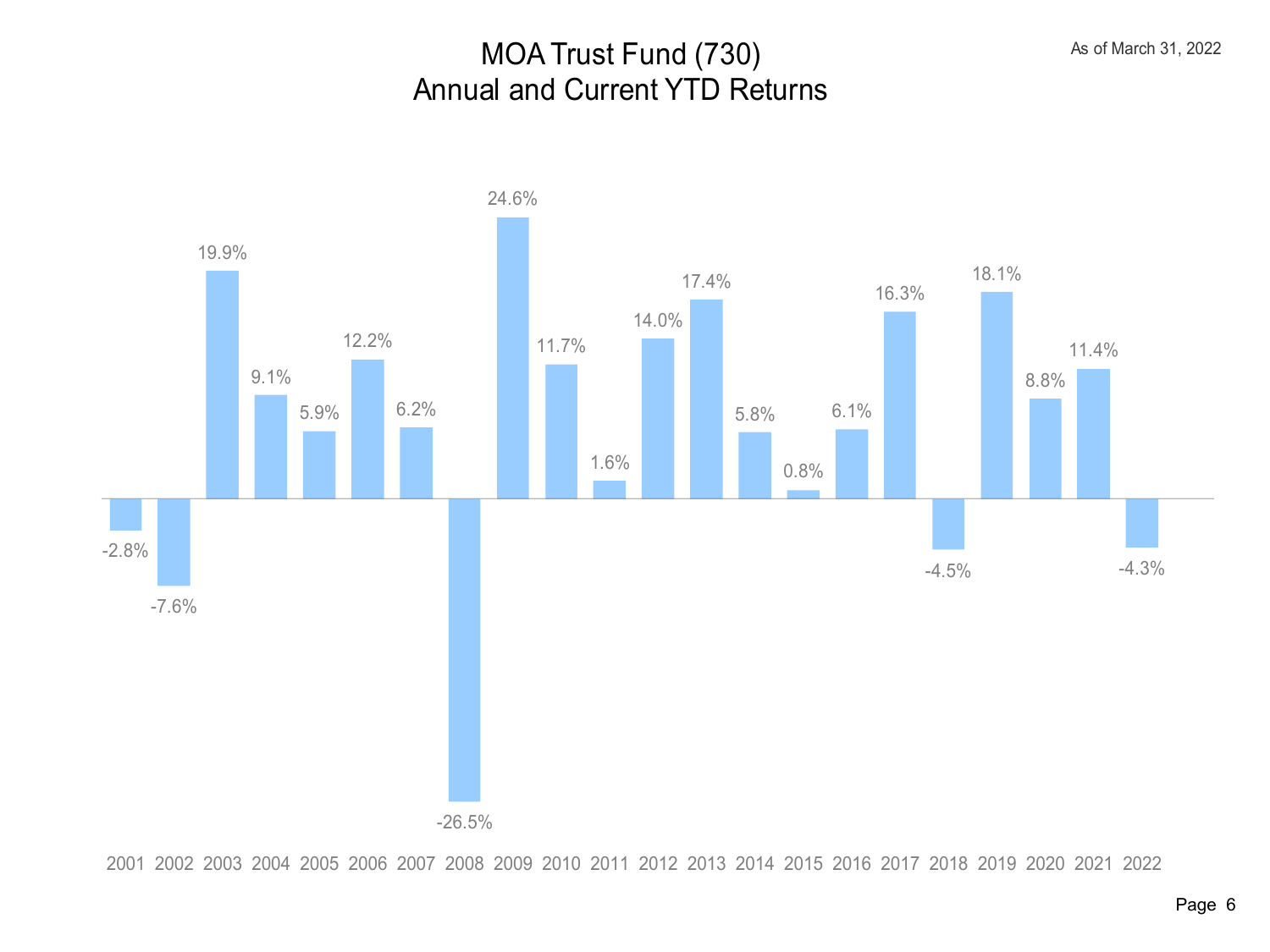#### MOA Trust Fund (730) Detail of Changes in Overall Market Value YTD 2022 (millions of dollars)

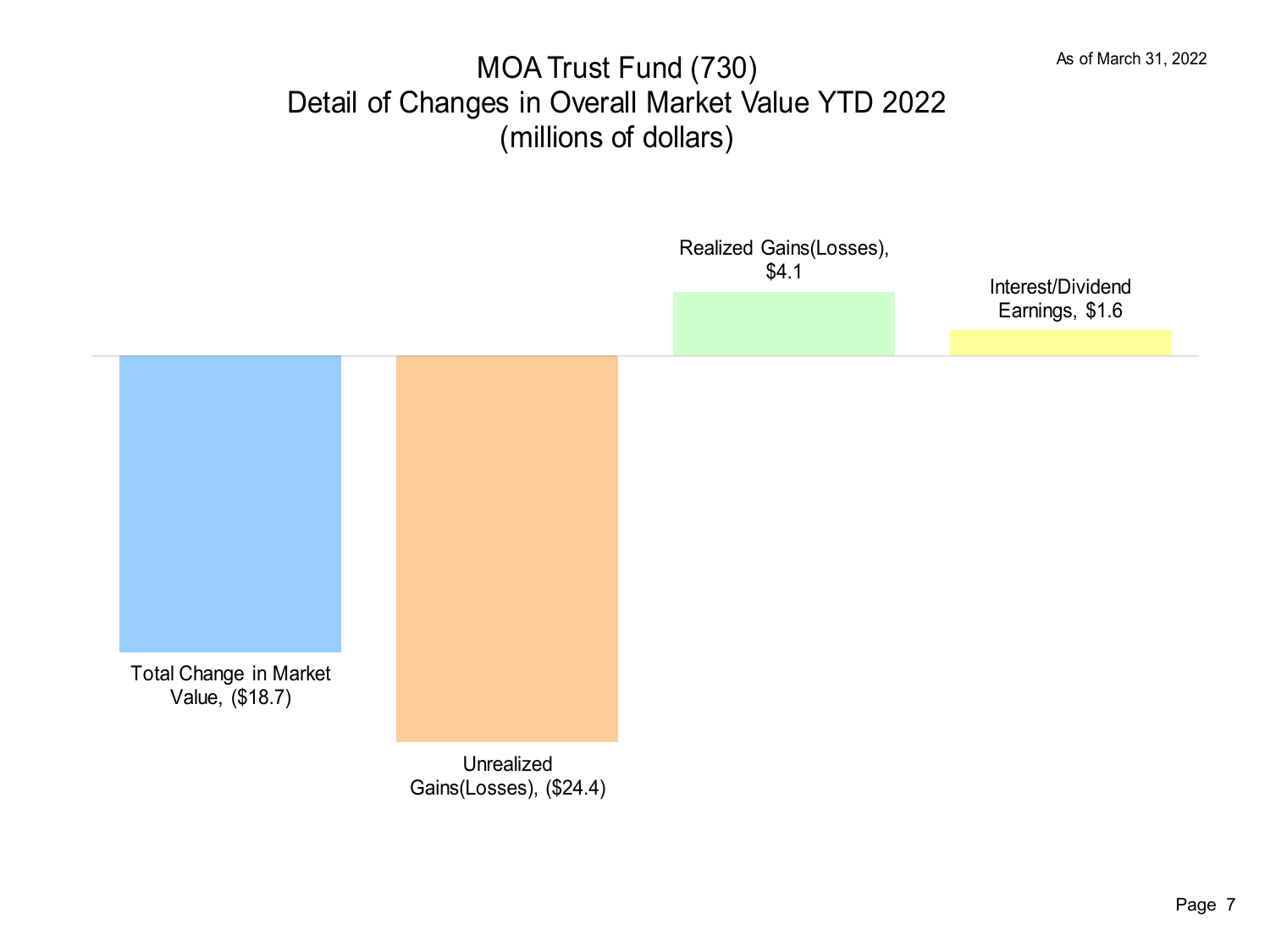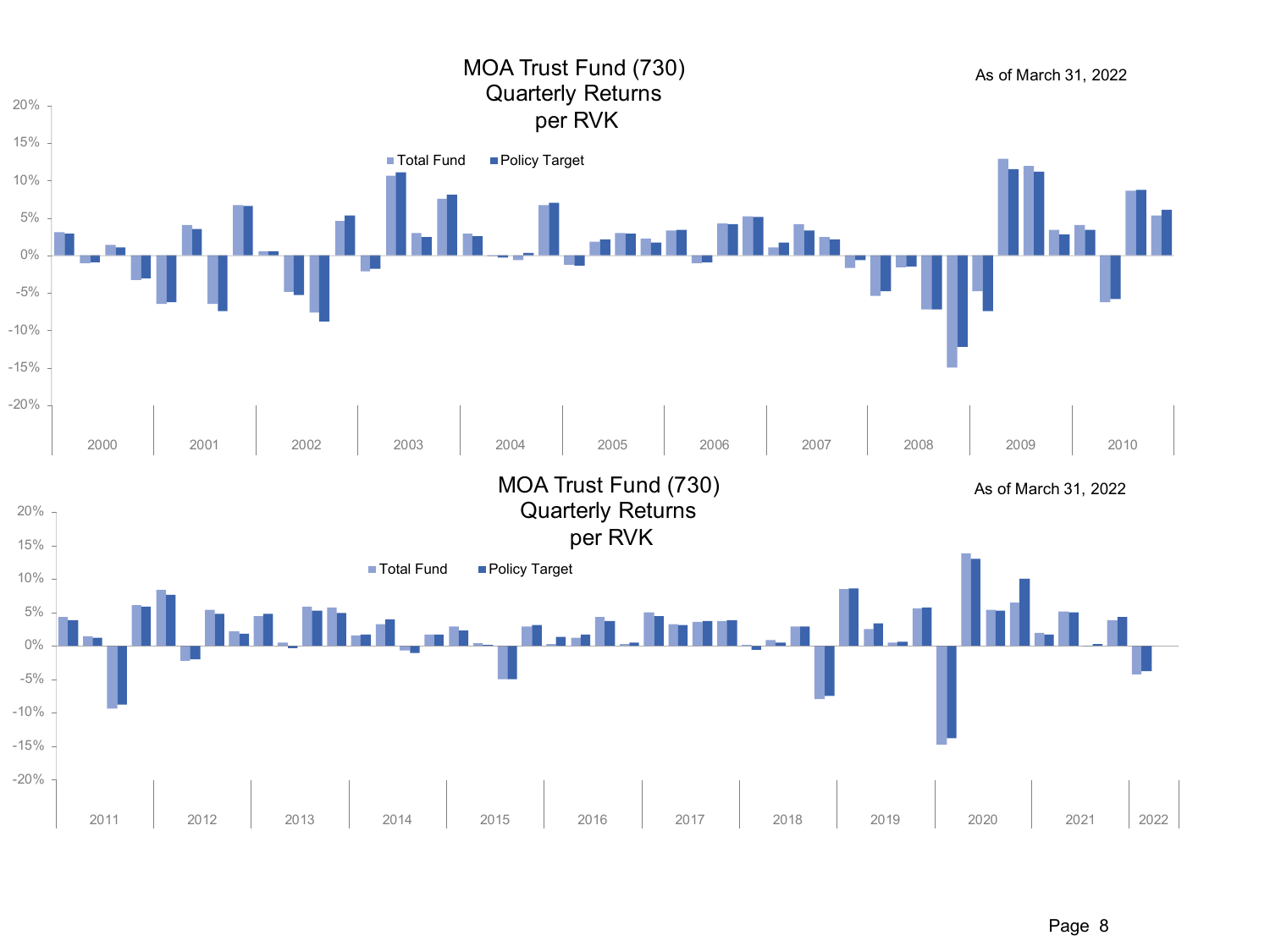#### MOA TRUST FUND (730) As of March 31, 2022

| Investment Manager or Index                                                                                                                                                                                                                         |          | Valuation as of<br>Mar. 31, 2022                                   | <b>Last Quarter</b><br>Mar. 31, 2022<br>Performance                    | <b>Last Year</b><br>Ended<br>Mar. 31, 2022                     | <b>Last 3 Years</b><br>Ended<br>Mar. 31, 2022      |
|-----------------------------------------------------------------------------------------------------------------------------------------------------------------------------------------------------------------------------------------------------|----------|--------------------------------------------------------------------|------------------------------------------------------------------------|----------------------------------------------------------------|----------------------------------------------------|
| <b>Domestic Fixed Income Portfolio Composite</b><br>Core Bond Plus Fund (FIAM)<br><b>Bloomberg US Agg Bond Index</b><br>Core Fixed Income Fund (Garcia Hamilton)<br>Private Credit - Evergreen Fund (PIMCO)<br>Emerging Markets Debt Fund (Ashmore) | \$       | 141,414,412<br>49,979,648<br>50,368,147<br>20,954,768<br>9,718,629 | $(4.01\%)$<br>(5.09%)<br>(5.93%)<br>(4.53%)<br>$0.00\%$<br>$(10.40\%)$ | $(1.34\%)$<br>(2.02%)<br>(4.15%)<br>(3.47%)<br>n/a<br>(14.07%) | 2.57%<br>2.92%<br>1.69%<br>1.87%<br>n/a<br>(4.93%) |
| Emerging Markets Debt Fund (BlueBay)<br><b>EMD Blended Index</b>                                                                                                                                                                                    |          | 10,393,220                                                         | (5.31%)<br>$(9.01\%)$                                                  | (2.76%)<br>(7.35%)                                             | 2.13%<br>(0.23%)                                   |
| <b>Domestic Large Cap Equity Composite</b><br>S&P 500 Institutional Index Fund (Vanguard)<br>S&P 500 Index (Cap Wtd)<br>Russell 1000 Index                                                                                                          | \$       | 112,140,343<br>112, 140, 343                                       | $(4.60\%)$<br>(4.61%)<br>$(4.60\%)$<br>(5.13%)                         | 15.57%<br>15.61%<br>15.65%<br>13.27%                           | 18.50%<br>18.91%<br>18.92%<br>18.71%               |
| <b>Domestic Mid Cap Equity Composite</b><br>Mid Cap Index Fund (Vanguard)<br>Vanguard Spl Mid Cap Index                                                                                                                                             | \$       | 8,305,133<br>8,305,133                                             | (6.33%)<br>(6.32%)<br>(6.31%)                                          | 8.63%<br>8.84%<br>8.85%                                        | 15.18%<br>15.67%<br>15.69%                         |
| <b>Domestic Small Cap Equity Composite</b><br>Small Cap Fund (BlackRock)<br>Russell 2000 Index                                                                                                                                                      | \$       | 8,135,310<br>8,135,310                                             | (7.91%)<br>(7.92%)<br>(7.53%)                                          | $(5.56\%)$<br>(5.46%)<br>(5.79%)                               | 12.67%<br>12.86%<br>11.74%                         |
| <b>International Equity Composite</b><br>Int'l Equity Growth Fund (Capital Group)<br>Int'l Equity Value Fund (Vanguard)<br>MSCI ACW Ex-US Index (USD) (Net)                                                                                         | \$       | 86,375,845<br>42,593,269<br>43,782,576                             | (8.66%)<br>(12.24%)<br>$(5.10\%)$<br>(5.44%)                           | (6.15%)<br>$(9.34\%)$<br>(3.09%)<br>(1.48%)                    | 6.54%<br>8.36%<br>n/a<br>7.51%                     |
| <b>Real Estate Composite</b><br>Real Estate Fund - Direct, Institutional (UBS Realty)<br>NCREIF ODCE Index (AWA) (Net)                                                                                                                              | \$       | 61,261,429<br>13,347,762                                           | 5.28%<br>7.17%<br>7.17%                                                | 20.23%<br>22.40%<br>27.29%                                     | 4.53%<br>4.42%<br>10.31%                           |
| Real Estate Fund - Direct, Institutional (Invesco)<br>Real Estate Fund - Direct, Institutional (Harrison Street)                                                                                                                                    | \$<br>\$ | 26,779,544<br>21, 134, 123                                         | 6.79%<br>2.47%                                                         | 27.70%<br>10.92%                                               | n/a<br>n/a                                         |
| <b>Total Fund</b><br><b>Policy Target</b>                                                                                                                                                                                                           | \$       | 417,632,471                                                        | (4.27%)<br>(3.78%)                                                     | 4.59%<br>5.58%                                                 | 8.08%<br>10.00%                                    |
| Money Market Fund (Wells Fargo Institutional Svcs.)                                                                                                                                                                                                 |          | 689,287                                                            |                                                                        |                                                                |                                                    |
| <b>Grand Total</b>                                                                                                                                                                                                                                  | \$       | 418,321,757                                                        |                                                                        |                                                                |                                                    |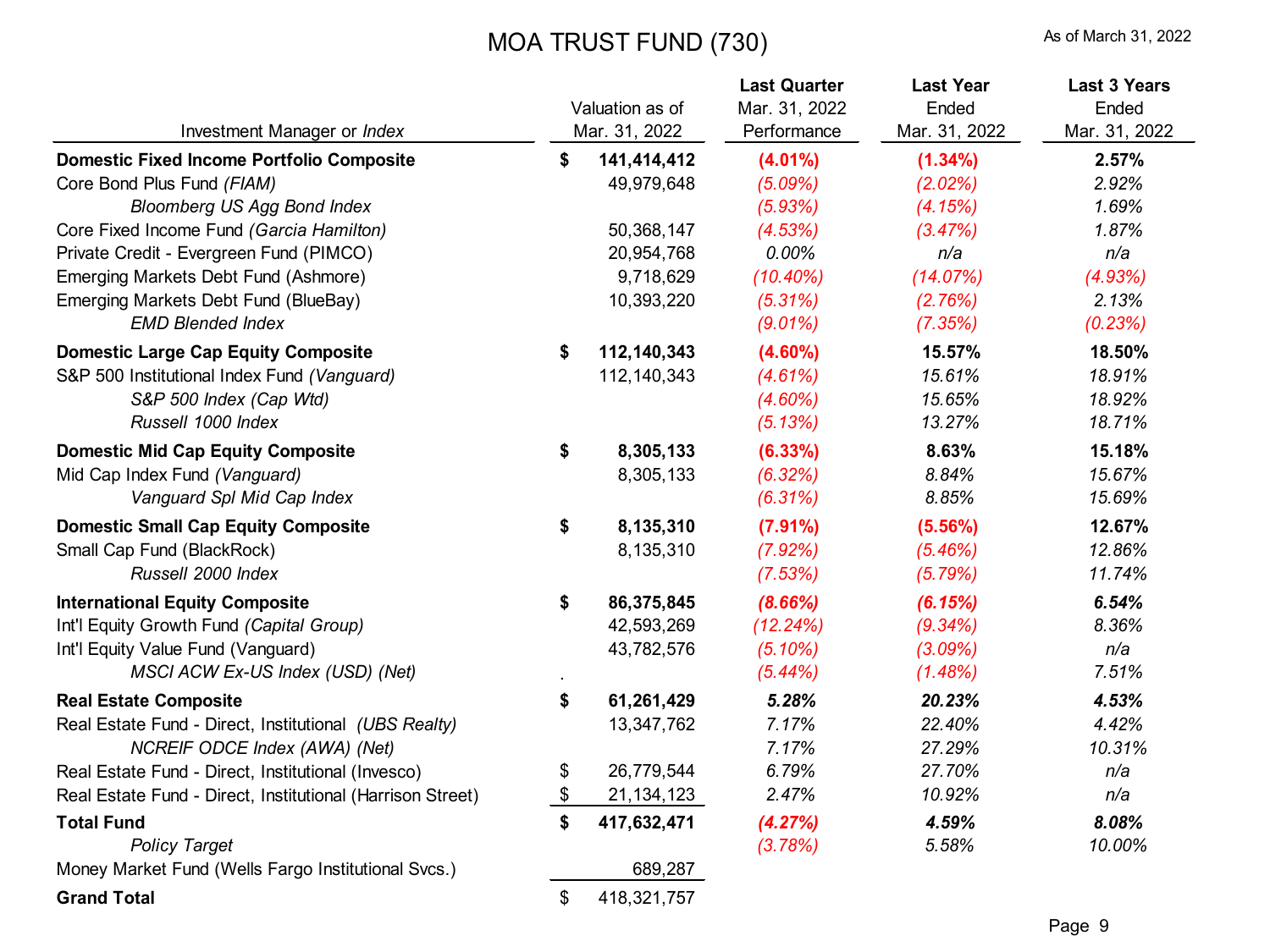# MOA Trust Fund (730) Ten Largest Large Cap Equity Holdings

| Company                 | Amount      | % of Total |
|-------------------------|-------------|------------|
| Apple Inc.              | \$7,872,252 | 3.97%      |
| Microsoft Corp.         | \$6,728,421 | 3.39%      |
| Alphabet Inc.           | \$4,687,466 | 2.36%      |
| Amazon.com Inc.         | \$4,149,193 | 2.09%      |
| Tesla Inc.              | \$2,624,084 | 1.32%      |
| <b>NVIDIA Corp.</b>     | \$1,984,884 | 1.00%      |
| Berkshire Hathaway Inc. | \$1,883,958 | 0.95%      |
| Facebook Inc.           | \$1,491,467 | 0.75%      |
| <b>ASML</b>             | \$1,405,578 | 0.71%      |
| UnitedHealth Group Inc. | \$1,401,754 | 0.71%      |

Based on total equity holdings in the S&P 500 Index Fund and Large Cap Int'l Growth & Value Funds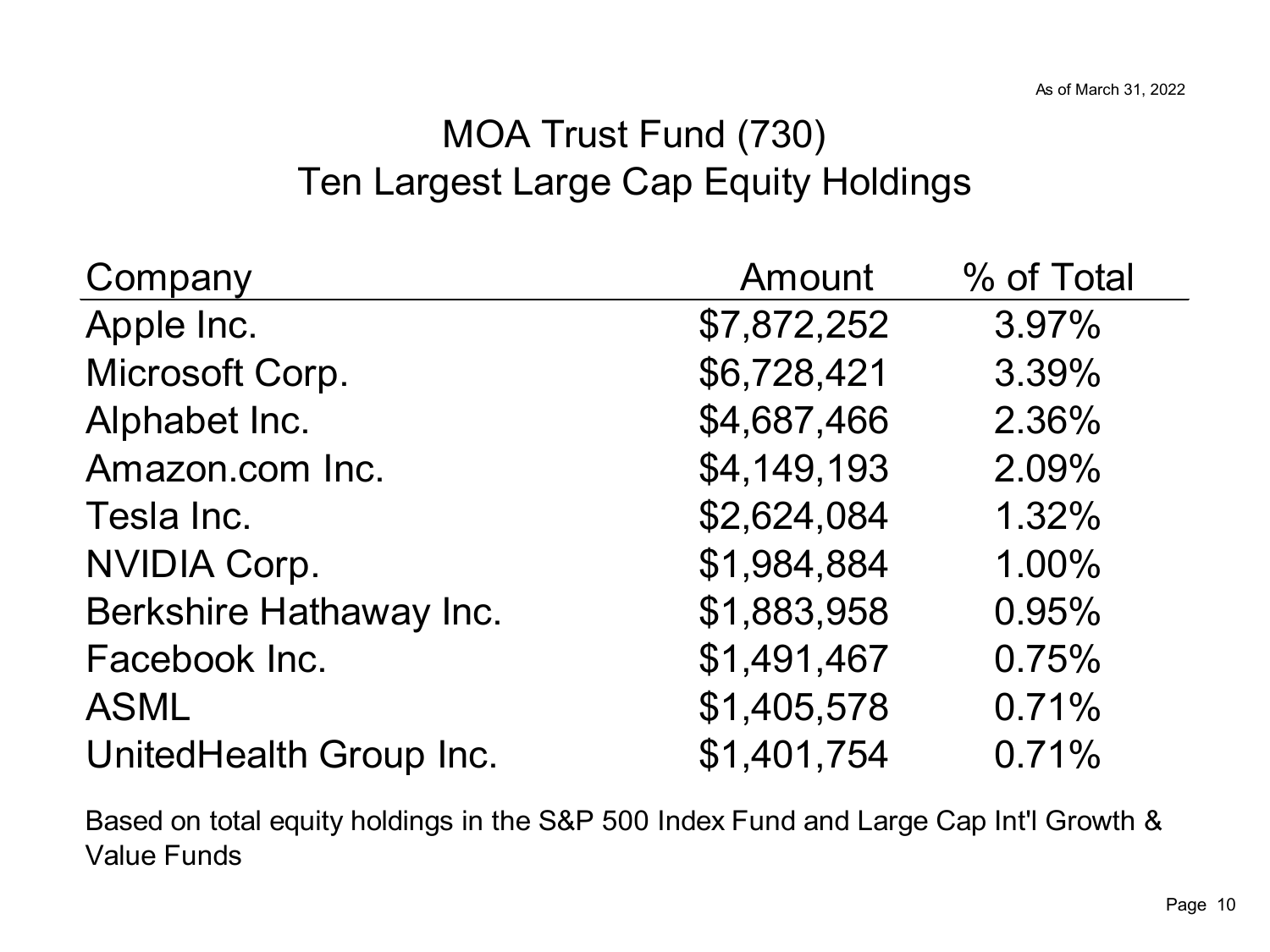#### MOA Trust Fund (730) International Equity Benchmark MSCI ACWI ex USA Index (US Dollars) Month End Values